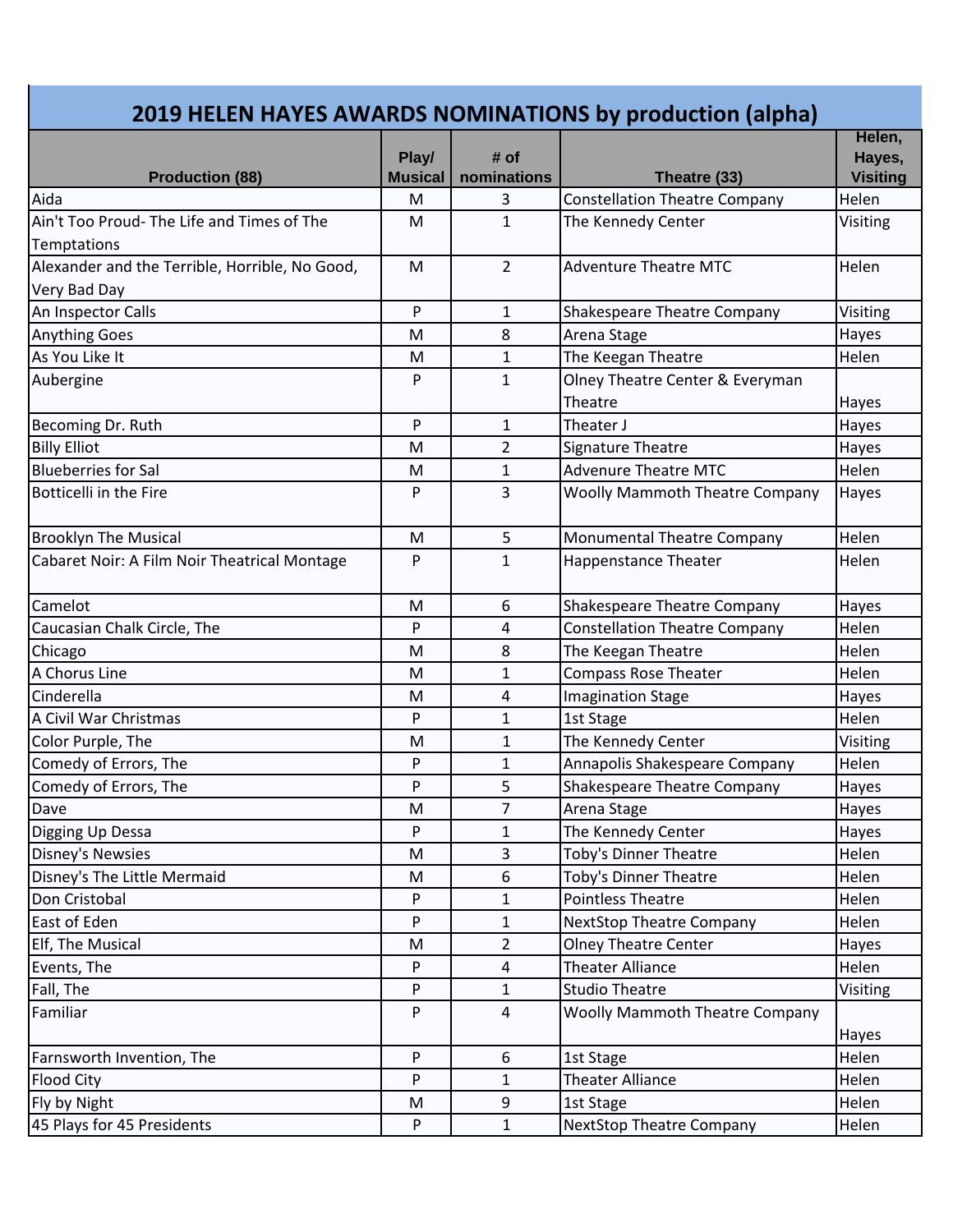| Frederick Douglass Project, The                | P | 6              | Solas Nua                             | Helen    |
|------------------------------------------------|---|----------------|---------------------------------------|----------|
| Gem of the Ocean                               | P | 1              | <b>Round House Theatre</b>            | Hayes    |
| Girlfriend                                     | M | 8              | Signature Theatre                     | Helen    |
| Gloria                                         | P | 6              | <b>Woolly Mammoth Theatre Company</b> | Hayes    |
| Great Society, The                             | P | $\mathbf{1}$   | Arena Stage                           | Hayes    |
| H.M.S. Pinafore                                | M | 1              | <b>Olney Theatre Center</b>           | Visiting |
| How to Catch a Star                            | P | $\overline{2}$ | The Kennedy Center                    | Hayes    |
| How to Keep an Alien                           | P | $\mathbf{1}$   | Solas Nua                             | Helen    |
| If I Forget                                    | P | 3              | <b>Studio Theatre</b>                 | Hayes    |
| Indecent                                       | P | $\overline{7}$ | Arena Stage                           | Hayes    |
| Interstellar Ghost Hour, The                   | P | $\mathbf{1}$   | Longacre Lea                          | Helen    |
| John                                           | P | $\overline{2}$ | Signature Theatre                     | Hayes    |
| Judy Moody & Stink: The Mad, Mad, Mad, Mad     | P | 1              | <b>Adventure Theatre MTC</b>          | Helen    |
| <b>Treasure Hunt</b>                           |   |                |                                       |          |
| Labour of Love                                 | P | $\mathbf{1}$   | <b>Olney Theatre Center</b>           | Hayes    |
| Lathe of Heaven, The                           | P | 7              | <b>Spooky Action Theater</b>          | Helen    |
| Legend of Georgia McBride, The                 | P | $\mathbf{1}$   | <b>Round House Theatre</b>            | Hayes    |
| <b>Light Years</b>                             | M | $\overline{2}$ | Signature Theatre                     | Hayes    |
| Macbeth                                        | P | $\mathbf{1}$   | <b>Folger Theatre</b>                 | Hayes    |
| Melancholy Play: A Contemporary Farce          | P | 4              | <b>Constellation Theatre Company</b>  | Helen    |
| My Father's Dragon                             | P | $\mathbf{1}$   | <b>Synetic Theater</b>                | Helen    |
| Noura                                          | P | $\mathbf{1}$   | <b>Shakespeare Theatre Company</b>    | Hayes    |
| On the Town                                    | M | $\overline{2}$ | <b>Olney Theatre Center</b>           | Hayes    |
| Passion                                        | M | 6              | Signature Theatre                     | Hayes    |
| Pippin                                         | M | 4              | <b>Monumental Theatre Company</b>     | Helen    |
| Princess & The Pauper - A Bollywood Tale, The  | P | $\overline{2}$ | <b>Imagination Stage</b>              | Hayes    |
| Queens Girl in Africa                          | P | 3              | Mosaic Theater Company of DC          | Hayes    |
| Remains, The                                   | P | 5              | <b>Studio Theatre</b>                 | Hayes    |
| <b>Rite of Spring</b>                          | P | 1              | <b>Pointless Theatre</b>              | Helen    |
| Scottsboro Boys, The                           | M | 1              | Signature Theatre                     | Hayes    |
| Second City's Love, Factually, The             | P | $\mathbf{1}$   | The Kennedy Center                    | Hayes    |
| Second City's She the People, The              | P | $\mathbf{1}$   | <b>Woolly Mammoth Theatre Company</b> | Visiting |
| Secrets of the Universe (and other songs), The | P | $\overline{2}$ | The Hub Theatre                       | Helen    |
| Skin of Our Teeth, The                         | P | $\mathbf{1}$   | <b>Constellation Theatre Company</b>  | Helen    |
| Sleepy Hollow                                  | P | 3              | <b>Synetic Theater</b>                | Helen    |
| Small Room at the Top of the Stairs, The       | P | $\overline{2}$ | Spooky Action Theater                 | Helen    |
| <b>Snow Child</b>                              | M | $\mathbf{1}$   | Arena Stage                           | Hayes    |
| Sweeney Todd: The Demon Barber of Fleet Street | M | $\mathbf{1}$   | <b>Rep Stage</b>                      | Hayes    |
| <b>Swimming With Whales</b>                    | P | 6              | 1st Stage                             | Helen    |
| <b>Titus Andronicus</b>                        | P | 1              | <b>Synetic Theater</b>                | Helen    |
| To the Clouds                                  | P | 1              | Arts on the Horizon                   | Helen    |
| Trial, The                                     | P | 5              | <b>Synetic Theater</b>                | Helen    |